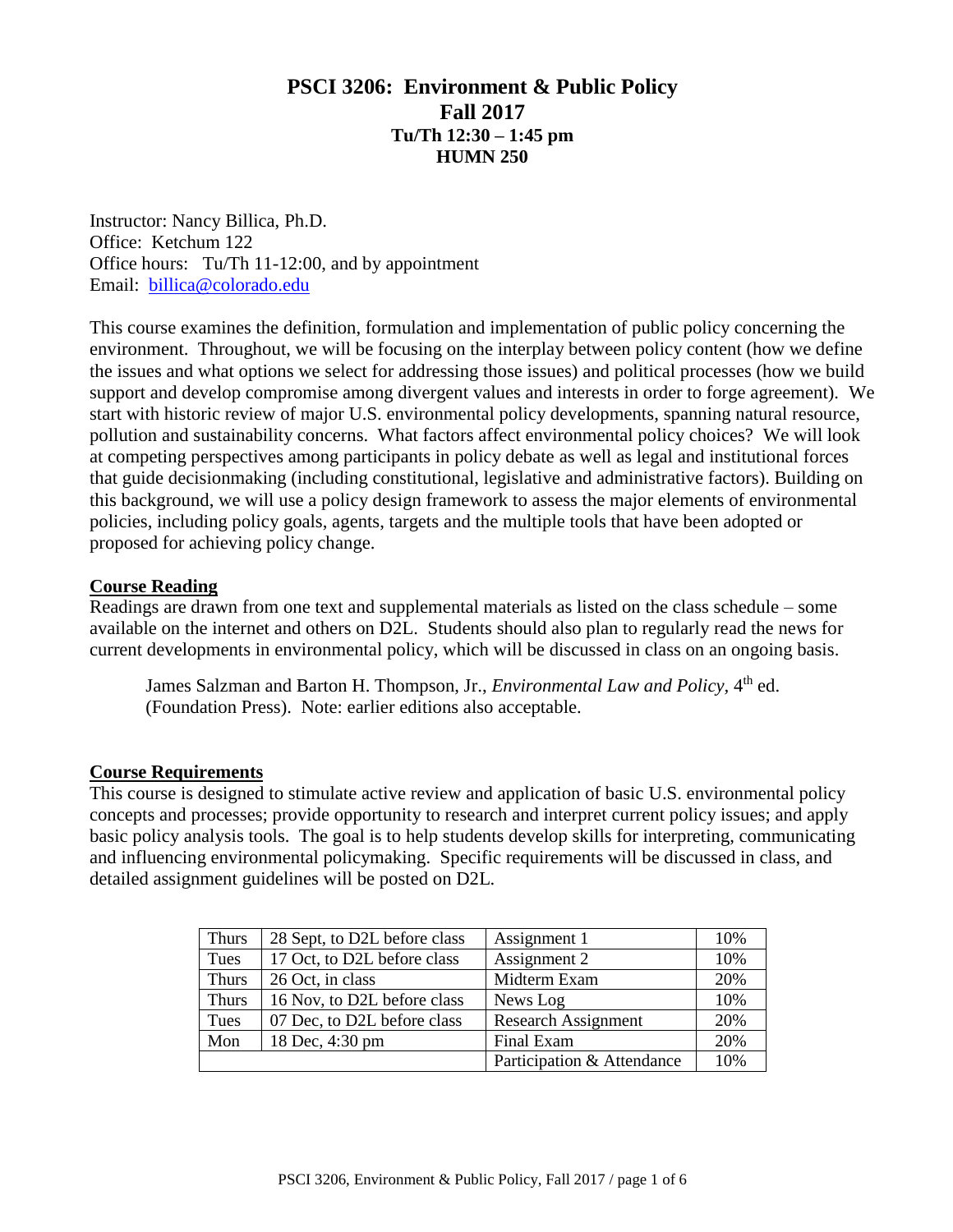## **Class Policies & Expectations**

- **Class Participation:** You have to be there physically and mentally to be participating. This is an important element of the course, both in grading and for the intellectual value of the class for all involved. Related to this, students are expected to refrain from activities such as web-surfing, emailing, texting and other competing forms of multi-tasking that distract both you and everyone around you.
- **Assignment Submission:** Assignments will be available on D2L and are due to the D2L drop-box before class on the specified due dates. There is no need to submit paper copies. Assignments must be submitted in either MS Word or pdf format. Students are responsible for ensuring that documents are successfully submitted and accessible for grading purposes. If you're having trouble with D2L, you may submit a back-up copy via email as well. Required papers may be subject to Turnitin.com for plagiarism review.
- ► Late Assignment Policy: Papers are due on the due dates. Late papers will be accepted late for reduced credit, as follows: Same day, after class begins: -10%; next day: -20%; each day thereafter, an additional 10% deduction. No late papers accepted after one week overdue**.**
- **Missed exams:** Alternative make-up exams allowed only for excused and documented absences.
- **Students with Disabilities or Special Needs:** *If you qualify for accommodations because of a disability, please submit a letter from Disability Services in a timely manner (at least one week prior to an assignment due date or exam) explaining your required accommodations so that your needs can be addressed. Disability Services determines accommodations based on documented disabilities. Contact Disability Services at 303- 492-8671 or by e-mail at [dsinfo@colorado.edu.](https://exchangeweb.colorado.edu/owa/redir.aspx?C=aVVMzThhmEieBX-i851PNL6DsUlJw89IFKltXO0r8ia1uqXjBlsATc1Iq2X1lmLTzaQvbet3VFg.&URL=mailto%3adsinfo%40colorado.edu) If you have a temporary medical condition, see Temporary Injuries guidelines under Quick Links at* [Disability Services website](http://www.colorado.edu/disabilityservices/) *and discuss your needs with me.*
- **Religious Observances:** *Campus policy regarding religious observances requires that faculty make every effort to deal reasonably and fairly with all students who, because of religious obligations, have conflicts with scheduled exams, assignments or required attendance. In this class, please contact me in advance to explain*  your circumstances and to discuss any special scheduling needs. See the campus policy regarding religious [observances](http://www.colorado.edu/policies/observance-religious-holidays-and-absences-classes-andor-exams) *for full details.*
- **Classroom Behavior:** *Students and faculty each have responsibility for maintaining an appropriate learning*  environment. Those who fail to adhere to such behavioral standards may be subject to discipline. Professional *courtesy and sensitivity are especially important with respect to individuals and topics dealing with differences of race, color, culture, religion, creed, politics, veteran's status, sexual orientation, gender, gender identity and gender expression, age, disability, and nationalities. Class rosters are provided to the instructor with the student's legal name. I will gladly honor your request to address you by an alternate name or gender pronoun. Please advise me of this preference early in the semester so that I may make appropriate changes to my records. For more information, see the policies on [classroom behavior](http://www.colorado.edu/policies/student-classroom-and-course-related-behavior) and the [student code](http://www.colorado.edu/osccr/sites/default/files/attached-files/studentconductcode_16-17-a.pdf).*
- **Misconduct, Discrimination & Harassment:** *The University of Colorado Boulder (CU Boulder) is committed to maintaining a positive learning, working, and living environment. CU Boulder will not tolerate acts of sexual misconduct, discrimination, harassment or related retaliation against or by any employee or student.* CU's Sexual Misconduct Policy prohibits sexual assault, sexual exploitation, sexual harassment, intimate partner abuse (dating or domestic violence), stalking or related retaliation. CU Boulder's Discrimination and Harassment Policy prohibits discrimination, harassment or related retaliation based on race, color, national origin, sex, pregnancy, age, disability, creed, religion, sexual orientation, gender identity, gender expression, veteran status, political affiliation or political philosophy. Individuals who believe they have been subject to misconduct under either policy should contact the Office of Institutional Equity and Compliance (OIEC) at 303-492-2127. Information about the OIEC, the above referenced policies, and the campus resources available to assist individuals regarding sexual misconduct, discrimination, harassment or related retaliation can be found at the [OIEC website.](http://click.communications.cu.edu/?qs=39c6bbe8c82a1d732054f117957d802dbfa206c70b1c5b513de173845a0d232cb5cf342b4ed5b660)
- **Honor Code:** All students enrolled in a University of Colorado Boulder course are responsible for knowing and adhering to the *[academic integrity policy](http://click.communications.cu.edu/?qs=39c6bbe8c82a1d73693839a46cfb5f41742794e4c28c3b7dd19eb84551b996198a4e1f0aff52671f)* of the institution. Violations of the policy may include: plagiarism, cheating, fabrication, lying, bribery, threat, unauthorized access, clicker fraud, resubmission, and aiding academic dishonesty. All incidents of academic misconduct will be reported to the Honor Code Council [\(honor@colorado.edu;](mailto:honor@colorado.edu) 303-735-2273). Students who are found responsible for violating the academic integrity policy will be subject to nonacademic sanctions from the Honor Code Council as well as academic sanctions from the faculty member. Additional information regarding the academic integrity policy can be found at [honorcode.colorado.edu.](http://click.communications.cu.edu/?qs=39c6bbe8c82a1d734c73bf7d0e93d76ec728149ce2b1716d92fb8ad4a84306dc5bbde4e942ff9527)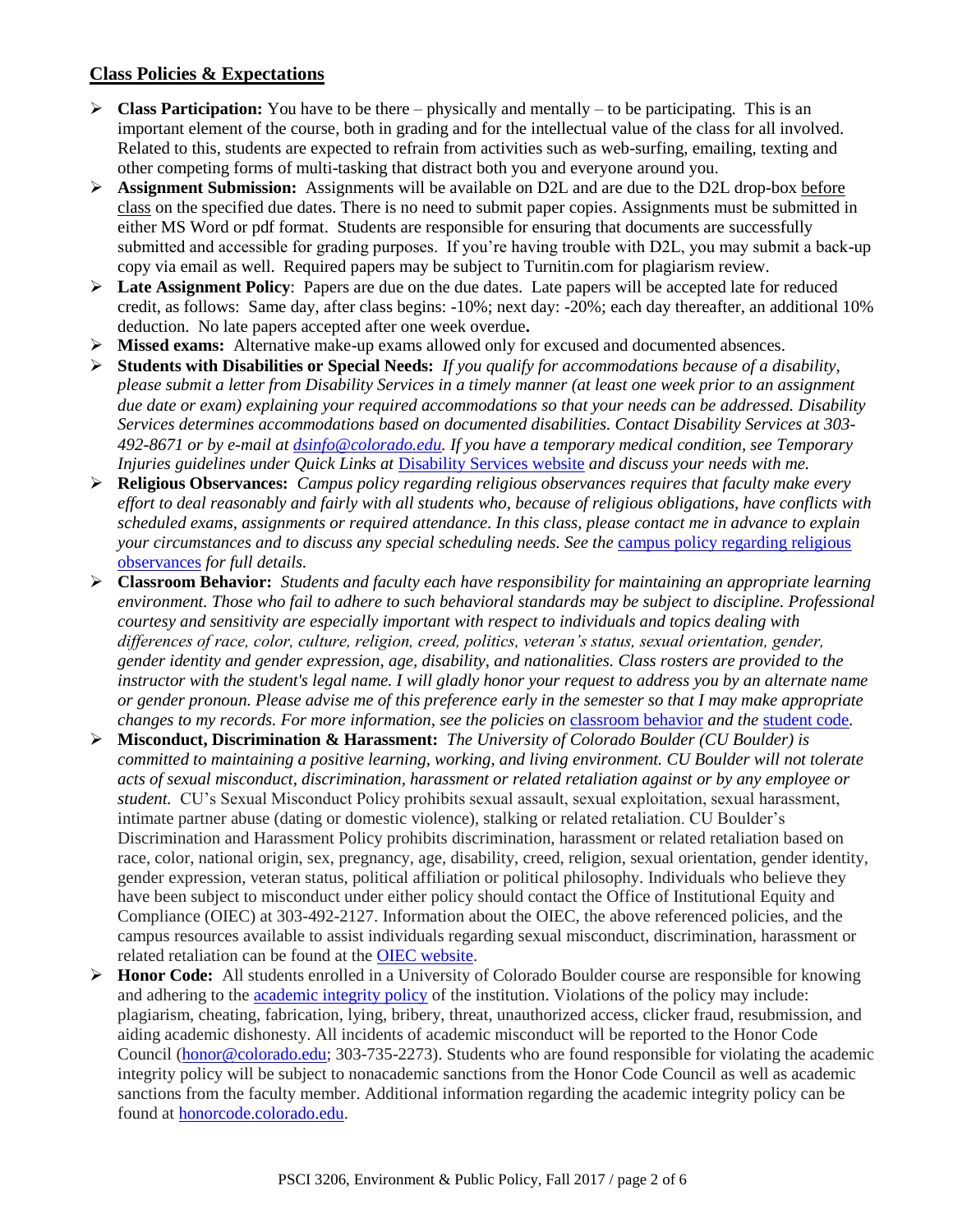## **PSCI 3206, Environment & Public Policy CLASS SCHEDULE & ASSIGNMENTS**

*\*\*\* Class schedule subject to change \*\*\**

#### **Week 1 (Aug 29 & 31): Introducing U.S. environmental policy**

Reading:

Salzman & Thompson, Chap. 1

Questions to consider:

- Policy provides solutions to identified public problems. What kinds of problems does environmental policy address?
- What do we mean by environmental law versus environmental policy?

## **Week 2 (Sept 5 & 7): Historic roots and developments in environmental policy**

Reading:

- Jack Lewis, "Looking Backward: A Historical Perspective on Environmental Regulations," *EPA Journal*  (March 1988); on D2L
- Anthony Downs, "Up and Down with Ecology: The 'Issue-Attention Cycle'" (article originally published in The Public Interest, Volume 28 (Summer 1972), pp. 38-50; on D2L

Questions to consider:

- Policy responds over time to changing perceptions of problems. What are key environmental policy developments in American history, and what problems were they focused on addressing?
- When was the EPA established, and by whom? The EPA was given a regulatory mission that combines several competing goals. Lewis finds that addressing these goals has often created political controversy for the EPA. What are three goals that EPA has struggled to balance?
- What is the "issue-attention cycle" Anthony Downs refers to, and what does this suggest about building support for environmental policy issues today?

#### **Week 3 (Sept 12 & 14): Policy agenda setting; sources of environmental law and policy** Reading:

- John Kingdon, "Wrapping Things Up," Chap. 9 (a summary of Kingdon's agenda-setting model) in *Agendas, Alternatives and Public Policies* (Boston, Little, Brown & Co, 1984, 2010); on D2L.
- Nancy Kubasek and Gary Silverman, "The American Legal System: The Source of Environmental Law," Chap. 1 in *Environmental Law*, 8<sup>th</sup> ed. (2014); available on D2L.

Questions to consider:

- Where do environmental policy ideas come from?
- What are the three agenda-setting streams? What does it take to push an issue onto the policy agenda such that decision makers are giving serious attention to the issue?
- Support for environmental policy has waxed and waned over the decades. What are some of the underlying issues being voiced in 2017 over the future of environmental policy in the U.S.?
- There are many sources of environmental law. In what ways do each of the following create environmental law: the legislative branch, the judicial branch, and the executive branch?

## **Week 4 (Sept 19 & 21): The Constitution and environmental law**

#### Reading:

Salzman & Thompson, Chap. 3

Questions to consider:

- How does the federalism structure of U.S. government affect environmental policy options? What are some key issues of competition between the states and federal government over environmental matters?
- The *commerce clause* is the major source of national authority for environmental regulation in the U.S. What does it mean, where is it found, and why is it politically controversial?
- What does the 5<sup>th</sup> Amendment *takings clause* mean, how is it applied, and why is it controversial?
- What are some of the opportunities and constraints created by U.S. Constitutional structure and principles? On balance, are these mostly positive or negative?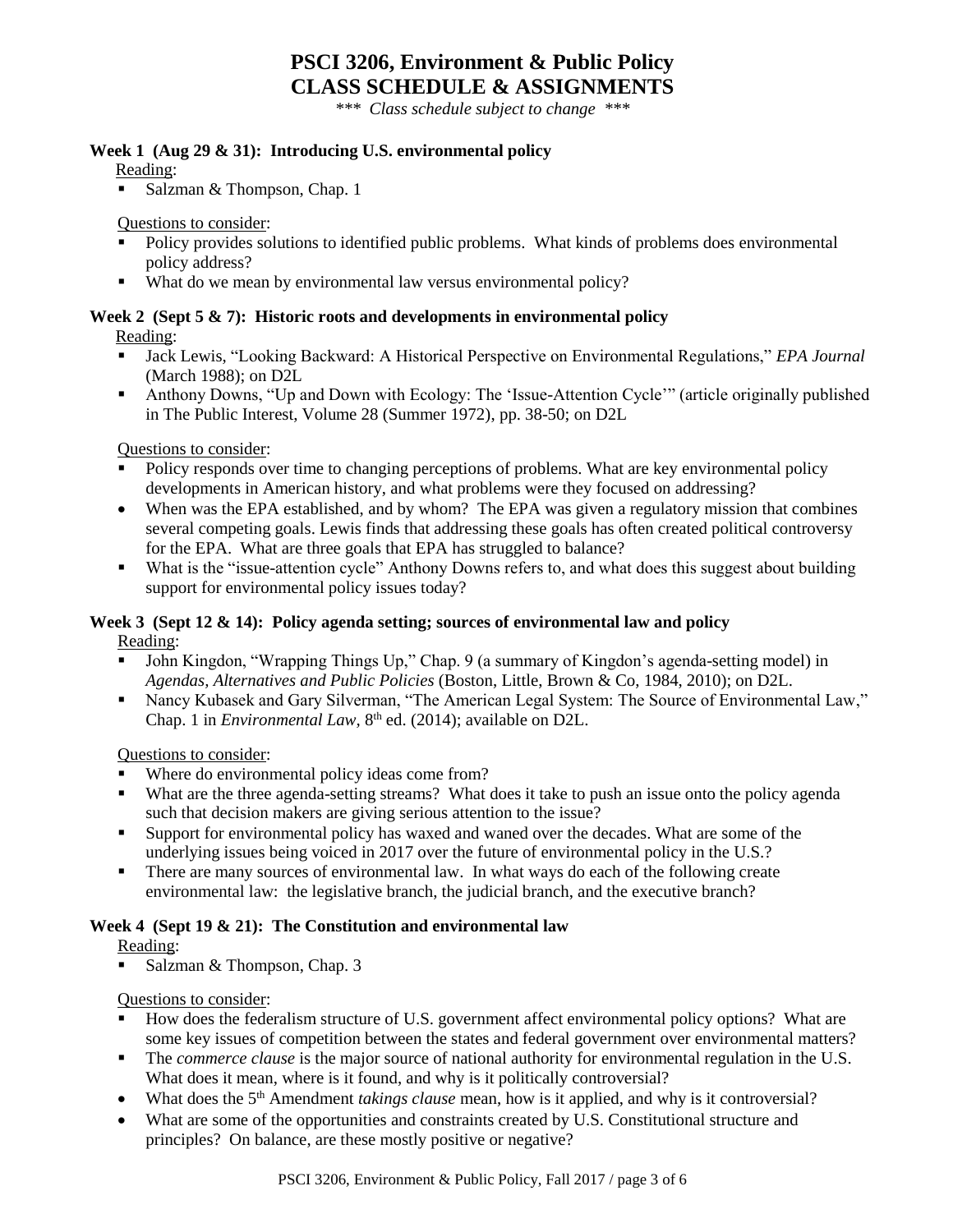## **Week 5 (Sept 26 & 28): Competing perspectives on environmental policy concerns; defining environmental problems through the lenses of ethics and sustainable development**

## **Thursday, Sept 28: Assignment 1 due to D2L before class**

#### Reading:

- Salzman & Thompson, Chap. 2
- Judith Layzer, "A Policymaking Framework: Defining Problems and Portraying Solutions in U.S. Environmental Politics," Chap. 1 in *The Environmental Case: Translating Values into Policy*, 3<sup>rd</sup> ed. (2012); on D2L.
- J. Baird Callicott, "Environmental Ethics: An Overview," (2000), available on D2L.

#### Questions to consider:

- Political scientist Judith Layer makes the following comment: "Environmental policy disputes are, at heart, *contests over values*. To the casual observer, these conflicts may appear to revolve around arcane technical issues, but almost all of them involve a fundamental disagreement over how human beings ought to interact with the natural world." What are the implications for environmental politics?
- How do our competing values and perspectives affect how environmental problems are defined and explained and the solutions that are offered up in response?
- Those who debate environmental issues are often guided by a set of ethical values on a continuum ranging from anthropocentrism to ecocentrism. How does this continuum relate to environmental policy, and what are some policy examples associated with different viewpoints?
- Distinguish between intrinsic and instrumental valuing of nature.

# **Week 6 (Oct 3 & 5): Balancing sustainability, economic and environmental interests**

## Reading:

- Garrett Hardin, "The Tragedy of the Commons," first published in *Science* (13 December 1968); available on D2L. Also made available by *The Garrett Hardin Society* at [http://www.garretthardinsociety.org/articles/art\\_tragedy\\_of\\_the\\_commons.html.](http://www.garretthardinsociety.org/articles/art_tragedy_of_the_commons.html)
- Herman Daly, "Sustainable Growth: An Impossibility Theorem," Chap. 13 in *Valuing the Earth: Economics, Ecology, Ethics* (1993); available on D2L.
- Susan Olmstead, "Applying Market Principles to Environmental Policy," Chap. 10 in *Environmental*  Policy: New Directions for the Twenty-First Century, 9<sup>th</sup> ed. (2016); available on D2L.

## Questions to consider:

- Hardin has a particular view of common resource issues and the best policy approach to addressing such issues. What is the argument, including the source of the problem and Hardin's preferred solution?
- Sustainability is one of those terms that is in current overuse such that it is often difficult to assess. What does Herman Daly consider in evaluating environmental sustainability?
- Economists typically view cost-benefit analysis as useful, though not sufficient, in introducing efficiency in policy design considerations. What kinds of costs need consideration? What are opportunity costs? What makes the measurement of costs and benefits difficult?
- Explain how pollution might result from market failure in the form of externalities.

## **Week 7 (Oct 10 & 12): Environmental uncertainty and the role of science in policymaking; environmental justice and seeking equitable distribution in exposures and remedies to environmental harm**

Reading:

- Ann Campbell Keller, "Theories of Science in Policy Making," Chap. 1 in *Science in Environmental Policy: the Politics of Objective Advice (2009); available on D2L.*
- Robert D. Bullard, "Environmental Justice in the 21<sup>st</sup> Century" (2000); available on D2L.

## Questions to consider:

- What are some barriers to science in policymaking? Could science be better integrated in decisions?
- What is the issue of environmental justice? Many arguments have been offered up to explain environmental inequity. What are some key explanations? Remedies?
- Environmental ethicist Mark Sagoff asserts that we are both consumers and citizens; one focuses on selfinterest, the other on what is best for the community. What are the implications?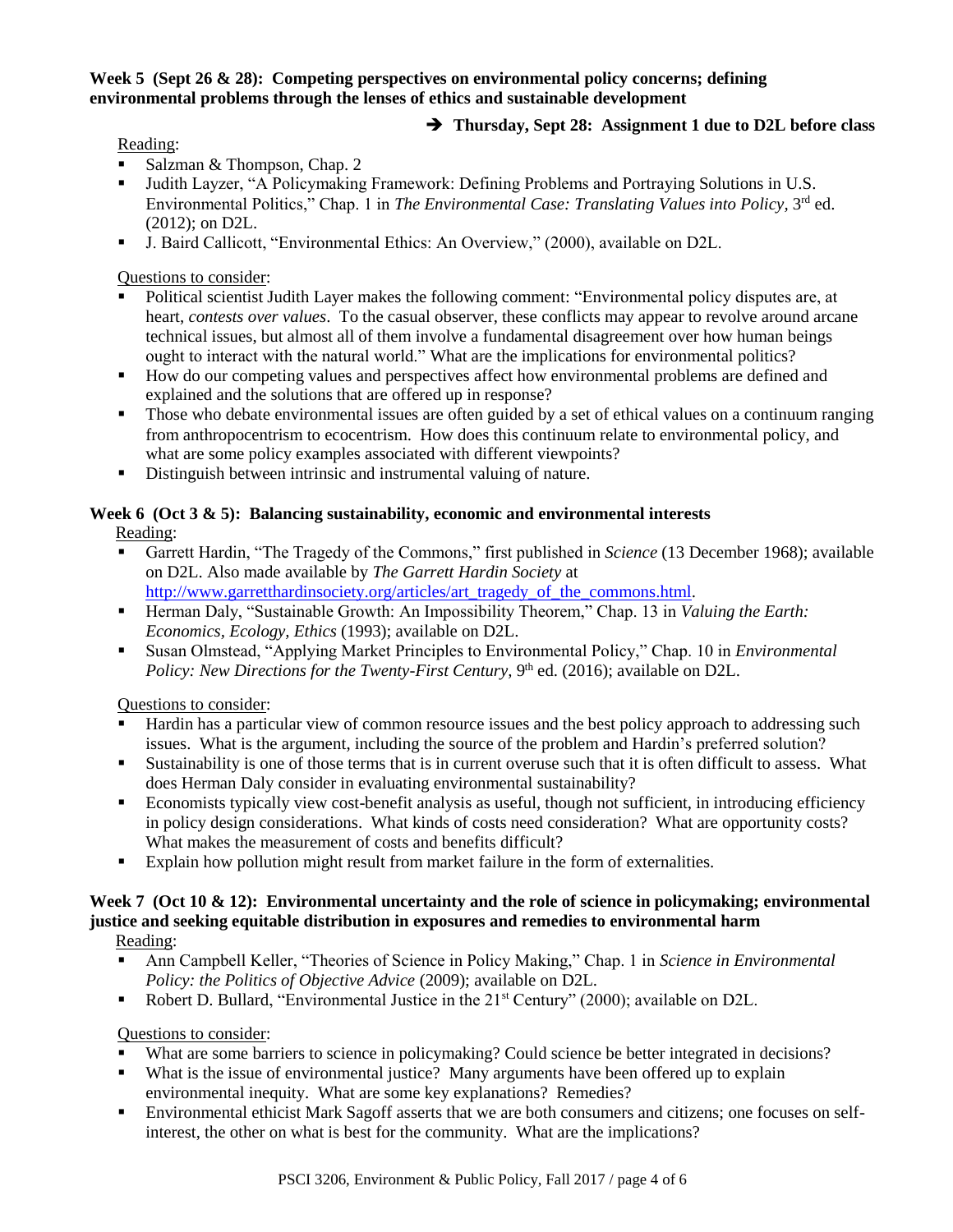#### **Week 8 (Oct 17 & 19): Competing perspectives at the bargaining table and the challenge of finding common ground; what are the responsibilities of Congress in law-making?**

#### Reading:

## **Tuesday, Oct. 17: Assignment 2 due to D2L before class**

- Robinson Meyer, "How the U.S. Protects the Environment, From Nixon to Trump: A curious person's guide to the laws that keep the air clean and the water pure," *The Atlantic* (March 29, 2017); on D2L.
- Recommended: Project Vote Smart, "Government 101: How a Bill Becomes Law," available at [http://www.votesmart.org/resource\\_govt101\\_02.php.](http://www.votesmart.org/resource_govt101_02.php)
- Recommended: EPA, "The Basics of the Regulatory Process," available on D2L.

#### Questions to consider:

 Congress is authorized by the U.S. Constitution as the source of "all legislative powers" (*Article I, Sec. 1, U.S. Constitution*). However, that power is not unlimited. How important is Congress with regard to national environmental policy? Has this changed over time? What factors might limit that power?

#### **Week 9**

#### **Oct 24: Implementation and federal administration of public laws** Reading:

Review Salzman & Thompson, Chap. 3

Questions to consider:

- What is the difference between a statute and a regulation?
- Where do agency rules come from? What are basic steps in the rulemaking process?
- Discuss the purpose and basic requirements of the Administrative Procedure Act (APA).
- Distinguish between the *U.S. Code, the Federal Register,* and the *Code of Federal Regulations.*

#### **Oct 26: MIDTERM in class**

#### **Week 10 (Oct 31 & Nov 2): Evaluating congressional power: Examination of public laws enacted by Congress (NEPA and ESA)**

Reading:

Salzman & Thompson, Chaps. 12 & 10

## Questions to consider:

- What decision improvements were expected under the National Environmental Policy Act (NEPA)?
- What is the environmental impact statement (EIS) process? When is it required, and what does it contain?
- **NEPA** focuses on thorough information gathering. This, however, comes at a cost. Agency resources spent preparing an EIS are unavailable for other needs. How would you go about assessing the costeffectiveness of NEPA and determining whether developing an EIS is a good use of agency resources?
- What is the purpose of the Endangered Species Act (ESA)? What makes this law controversial?
- How are federal agencies limited under the ESA? A "taking" under the ESA differs from that specified in the 5<sup>th</sup> Amendment "takings" clause. What is the prohibition against "takings" under the ESA?

#### **Week 11 (Nov 7 & 9): Policy design and an introduction to the Clean Air Act**

Reading:

- Anne Schneider and Helen Ingram, "Systematically Pinching Ideas: A Comparative Approach to Policy Design," *Journal of Public Policy 8* (Spring 1988): 61-80; available on D2L.
- Salzman & Thompson, Chap. 5

#### Questions to consider:

- What are basic elements of policy design? What kinds of questions should be asked in evaluating the appropriateness of each of these elements? How does political feasibility affect policy development?
- What are the goals, targets and agents of the Clean Air of 1970? What assumptions link these together?
- What are quality standards versus emissions standards? What is meant by: NAAQS, criteria pollutants, nonattainment, hazardous air pollutants (HAPs), and prevention of significant deterioration (PSD)?
- What logic and steps guide command-and-control (or direct regulatory) policy approaches?